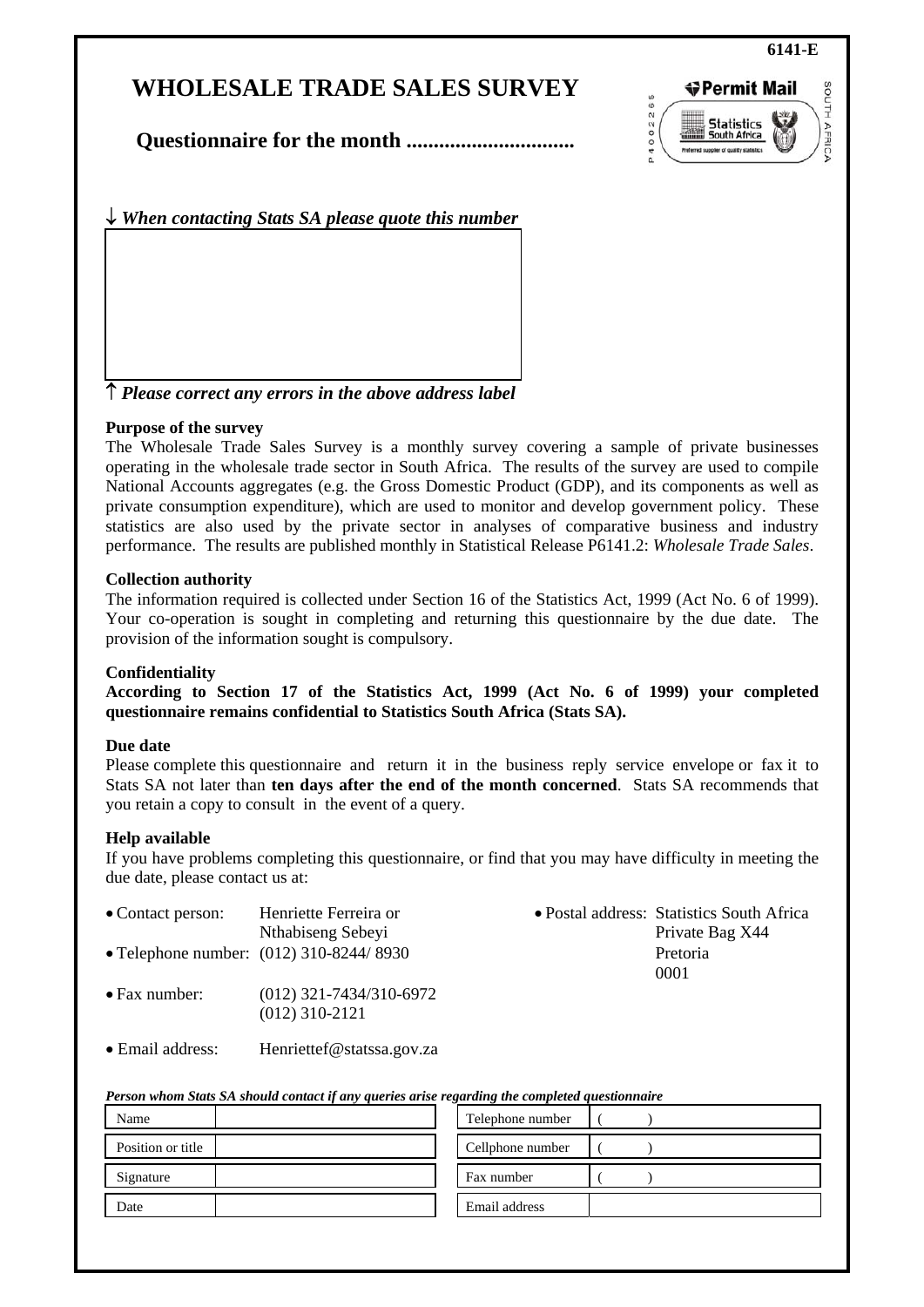# **2 6141-E**  *Please note For this survey:*  • **The questionnaire must cover a period of one calendar month** (from the first to the last day of the relevant month)**.** Particulars must be submitted for the relevant month and should therefore **not contain cumulative monthly figures.** • Report all monetary values in **rand**. Do not show cents. • The data are collected on the basis of **an individual enterprise** (business), i.e. an enterprise which consists of two or more branches must submit a combined questionnaire for **all branches predominantly engaged in the wholesale trade sector.**  • Only the South African based activities of the enterprise should be included on the questionnaire. • Please read Part 3 on page 3 before completing this questionnaire. **Part 1 - General information 1. Number of wholesale trade branches of the enterprise** .............................................. **2. Number of trading days of the enterprise for the month to which this questionnaire relates** ......................................................................................................

#### *Note*

• Saturdays/Sundays on which trading took place must be regarded as full trading days.

## **Part 2 - Wholesale trade sales**

|           |                                                          | <b>Figures for the</b><br>previous month,<br>if the data have<br>been revised | <b>Figures for the</b><br>current month |
|-----------|----------------------------------------------------------|-------------------------------------------------------------------------------|-----------------------------------------|
|           |                                                          | Rand                                                                          | Rand                                    |
| <b>3.</b> | Total sales of all wholesale trade branches of           |                                                                               |                                         |
|           | <b>Include</b>                                           |                                                                               |                                         |
|           | Sales of own purchased stock.<br>٠<br>$\bullet$ Exports. |                                                                               |                                         |
|           | <b>Exclude</b><br>Value added tax (VAT).<br>$\bullet$    |                                                                               |                                         |